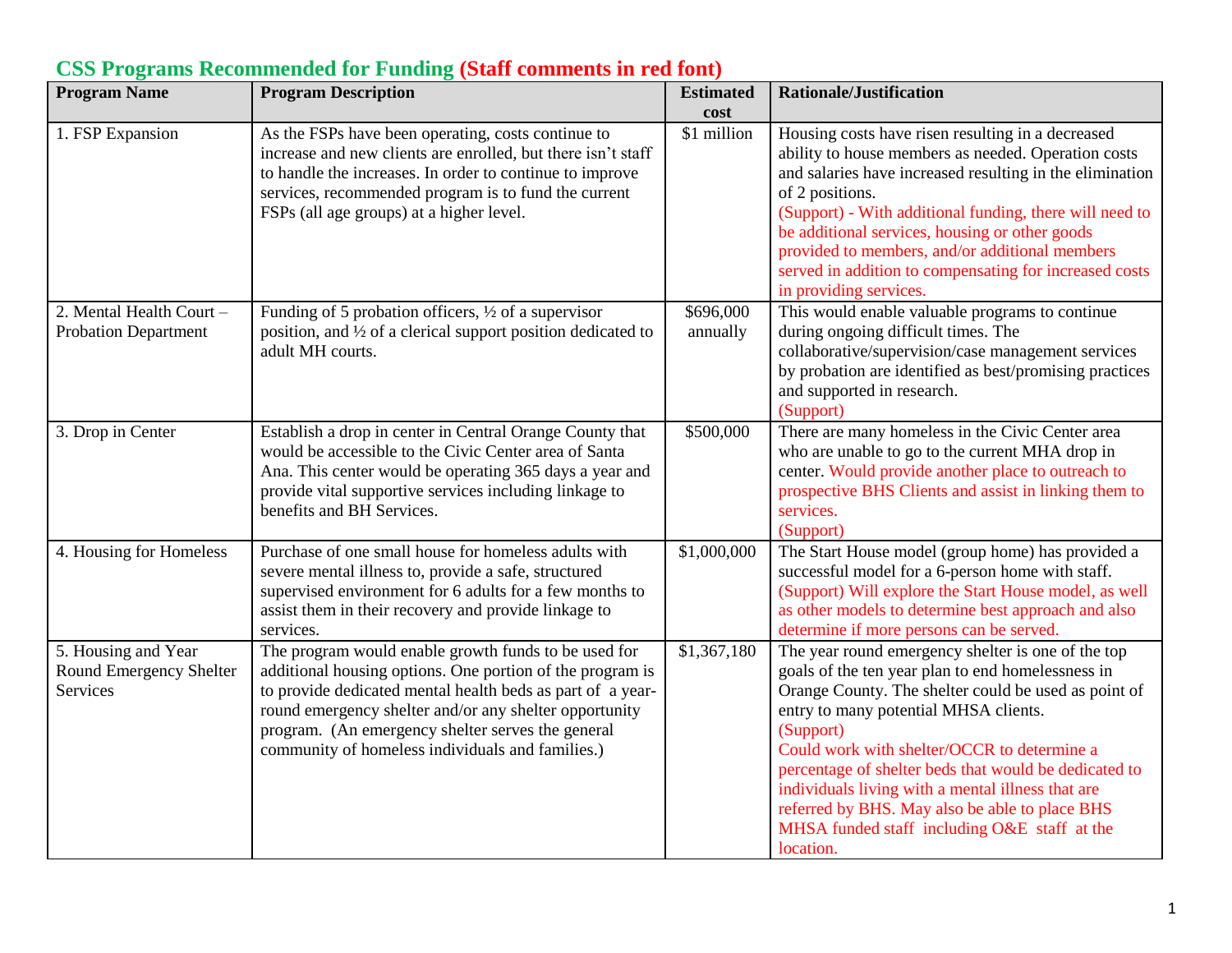| <b>Program Name</b>                                                                                                                                                           | <b>Program Description</b>                                                                                                                                                                                                                                                              | <b>Estimated</b><br>cost | <b>Rationale/Justification</b>                                                                                                                                                                                                                                                                                                                                                                                                                                                                                                                                                                                                                                                                                                                                                                                                     |
|-------------------------------------------------------------------------------------------------------------------------------------------------------------------------------|-----------------------------------------------------------------------------------------------------------------------------------------------------------------------------------------------------------------------------------------------------------------------------------------|--------------------------|------------------------------------------------------------------------------------------------------------------------------------------------------------------------------------------------------------------------------------------------------------------------------------------------------------------------------------------------------------------------------------------------------------------------------------------------------------------------------------------------------------------------------------------------------------------------------------------------------------------------------------------------------------------------------------------------------------------------------------------------------------------------------------------------------------------------------------|
| 6. Orange County Children<br>with co-occurring mental<br>health and chronic/severe<br>acute illnesses                                                                         | The program will offer specialized mental health services<br>provided with an integrated health care system that is<br>closely coordinated with the medical treatment                                                                                                                   | \$500,000                | These children can fall between the cracks as they are<br>deemed to have psychiatric symptoms secondary to a<br>medical illness and thus do not qualify for services.<br>(Support) Recommend a small project: 4-5 FTE<br>Leverage with Medi-Cal.                                                                                                                                                                                                                                                                                                                                                                                                                                                                                                                                                                                   |
| Outpatient mental health<br>clinic for children with<br>special health care needs<br>(CSHCN)                                                                                  |                                                                                                                                                                                                                                                                                         |                          | This is an unmet need due to:<br>--extensive wait lists for those eligible for community-<br>based mental health support;<br>--lack of expertise among many community-based<br>providers re: assessing and treating mental health<br>issues when medical co-morbidities are present;<br>-- the need to address medication adherence issues in<br>up to 50% of pediatric outpatients<br>-- the need for ongoing assistance to children and<br>families dealing with catastrophic diagnoses, relapses,<br>or the stresses related to decisions regarding pain<br>management and/or palliative care;<br>-- the need for timely evaluation of and treatment for<br>parents and family members of children with severe<br>disabilities who are dealing with the serious marital,<br>familial and financial stresses of caring for these |
| Improve the capacity to<br>treat eating disorders:<br>Long-term treatment<br>program for adolescents<br>with eating disorders; train<br>staff on treating eating<br>disorders | Medical clinics would stabilize the adolescents with<br>eating disorders medically and psychiatrically and then<br>transfer them for appropriate long-term treatment of the<br>illness. Propose establishing an eating disorders clinic in<br>conjunction with CHOC or other local MDs. |                          | children.<br>This is an unmet need, as community psychiatric and<br>psychological providers are not able to provide the<br>appropriate expert care for the referred patients.                                                                                                                                                                                                                                                                                                                                                                                                                                                                                                                                                                                                                                                      |

## **CSS Programs Recommended for Funding (Staff comments in red font)**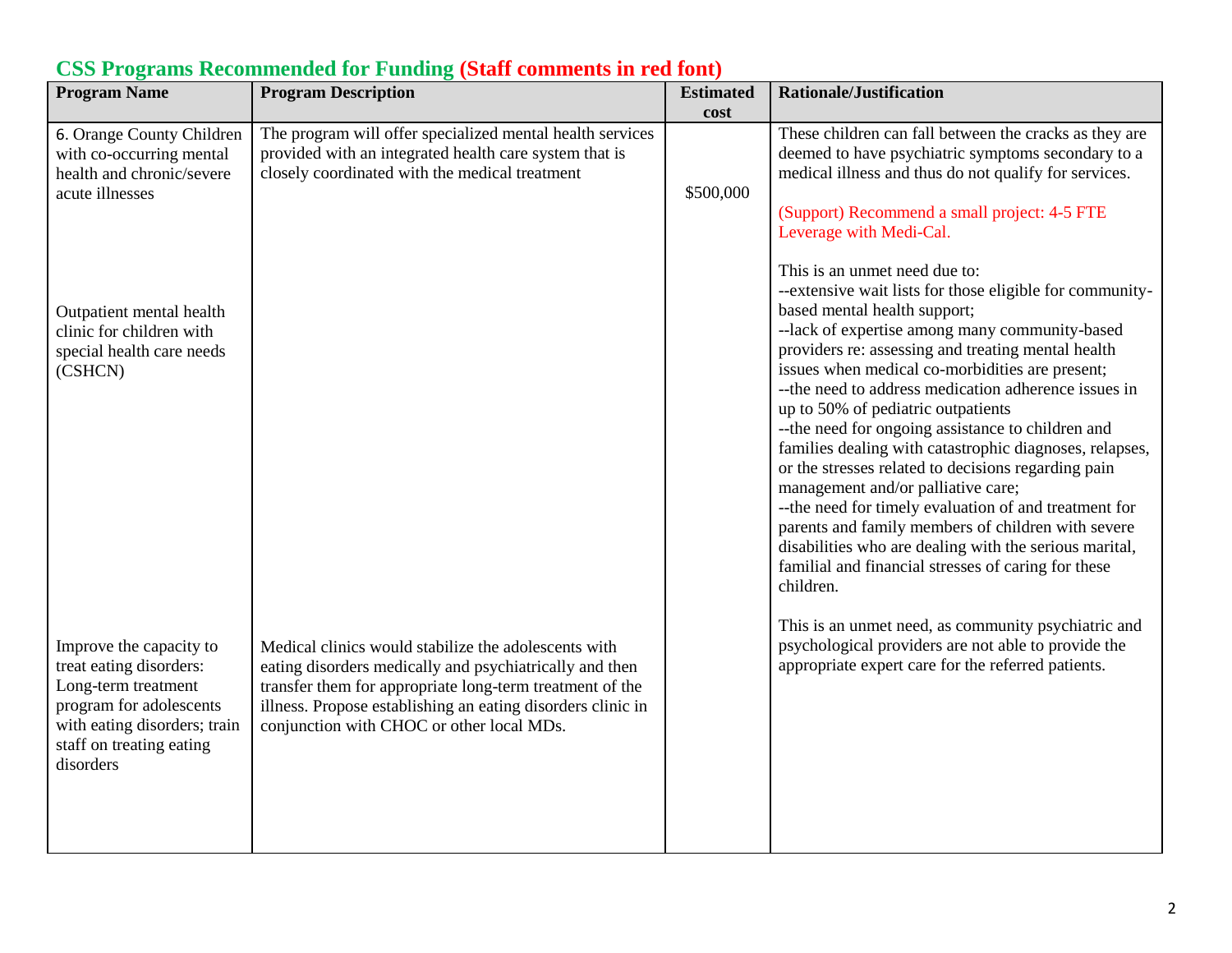| <b>Program Name</b>          | <b>Program Description</b>                                | <b>Estimated</b> | <b>Rationale/Justification</b>                        |
|------------------------------|-----------------------------------------------------------|------------------|-------------------------------------------------------|
|                              |                                                           | cost             |                                                       |
| 7. Youth Core Services -     | MHSA has been able to create significant awareness of     | $$500,000$ in    | Youth referrals are growing rapidly as more families  |
| Collaboration of             | MH issues in the community, but doing so has increased    | first year and   | are becoming eligible for services.                   |
| Children's Clinics           | the workload, especially on those aged 0-21. For every    | then             |                                                       |
|                              | Medi-Cal eligible family, the clinics receive 2 that are  | determine        | (Support) BHS is aware of the increased need for      |
|                              | not eligible.                                             | future           | services. The BHS re-organization will help to solve  |
|                              | Additional funding is needed to:                          | amounts in       | some of the problems.                                 |
|                              | 1. Increase in psychiatric medication management to       | subsequent       |                                                       |
|                              | children                                                  | annual           |                                                       |
|                              | 2. Expand services by therapists beyond normal            | updates.         |                                                       |
|                              | business hours.                                           |                  |                                                       |
|                              | 3. Meet usual and customary rates in the community.       |                  |                                                       |
|                              | 4. Meet the increased demands for Medi-Cal Services       |                  |                                                       |
|                              | through increases in eligibility that go into effect with |                  |                                                       |
|                              | ACA.                                                      |                  |                                                       |
|                              | 5. Increase in core essential services that support and   |                  |                                                       |
|                              | expand the work of MHSA programs that have been           |                  |                                                       |
|                              | developed over the past 8 years.                          |                  |                                                       |
|                              | Looking at a Medi-Care match.                             |                  |                                                       |
|                              |                                                           |                  |                                                       |
|                              | In-home clinical support services for TAY clients that    |                  |                                                       |
|                              | would be tailored to meet their needs                     |                  | Have added an in-home adult crisis stabilization that |
|                              |                                                           |                  | will also address TAY.                                |
| <b>TAY Clinical Services</b> | Expansion of group therapy to include expanded hours      |                  |                                                       |
|                              | to meet the needs of the community. Aim to help more      |                  | Clinics have seen days where they receive 21 requests |
| Group Therapy Program        | families with parenting skills training and treat teens   |                  | in one day.                                           |
|                              | acting out with high risk behaviors, as well as add a     |                  | PEI offers services for pregnant and parenting teens  |
|                              | program for substance abuse with mental health needs.     |                  | and adults.                                           |
|                              |                                                           |                  | Clinics currently offer dual diagnosis services.      |
|                              |                                                           |                  |                                                       |
|                              |                                                           |                  |                                                       |
|                              |                                                           |                  |                                                       |

# **CSS Programs Recommended for Funding (Staff comments in red font)**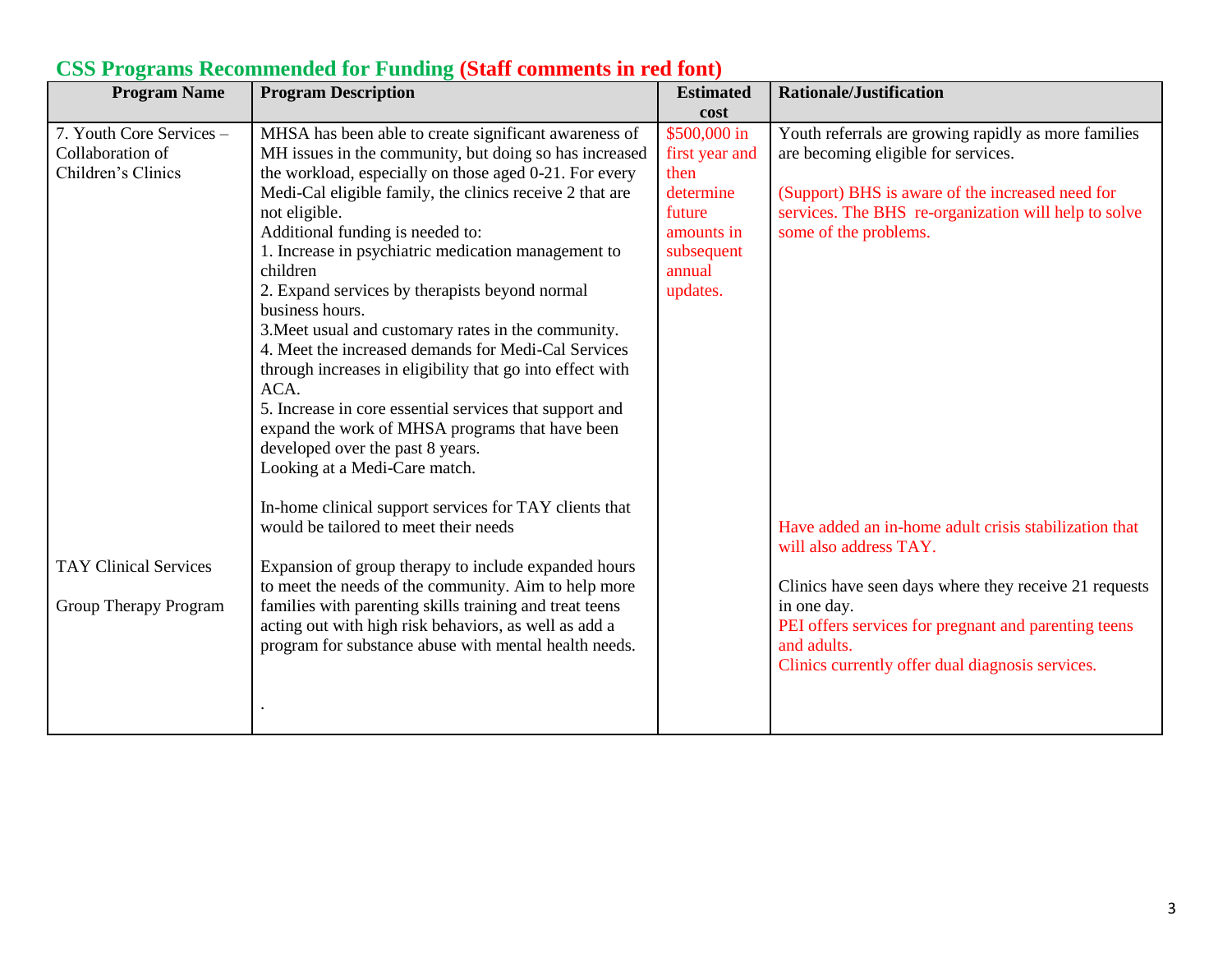| <b>Program Name</b>                                                                                                                                   | <b>Program Description</b>                                                                                                                                                                                                                                                                                                       | <b>Estimated</b> | <b>Rationale/Justification</b>                                                                                                                                                                                                  |
|-------------------------------------------------------------------------------------------------------------------------------------------------------|----------------------------------------------------------------------------------------------------------------------------------------------------------------------------------------------------------------------------------------------------------------------------------------------------------------------------------|------------------|---------------------------------------------------------------------------------------------------------------------------------------------------------------------------------------------------------------------------------|
|                                                                                                                                                       |                                                                                                                                                                                                                                                                                                                                  | Cost             |                                                                                                                                                                                                                                 |
| 8. Navigate the Mental<br>Health System (for family<br>members)                                                                                       | Funding is requested to help family members of<br>individuals in conservatorship to effectively navigate the<br>mental health system.                                                                                                                                                                                            |                  | There is still an unmet need<br>(There are existing resources. Already provide services)<br>through Outreach and Engagement, OC LINKS, etc. No<br>need for special program)                                                     |
| 9. Resources Assistance<br>Program                                                                                                                    | Create a comprehensive list of resources for CHOC and<br>other Children's organizations to utilize to direct<br>patients for mental health care                                                                                                                                                                                  |                  | Mental Health is one of the major concerns and needs of<br>pediatricians in Orange County. They need to know the<br>available services, so they can direct their MH clients.<br>(already have OCLINKS, 211, Resource Directory) |
| 10. Mandated and<br><b>Enforced Treatment (4</b><br>people are making this<br>request)                                                                | Clients who will not stay voluntarily in a program and<br>who go in and out of the judicial system without results<br>could be put into a program that when mandated has to<br>be enforced. Looking for a program that serves the most<br>severely mentally ill with housing, transportation,<br>treatment, and employment need. |                  | This is similar to the Laura's law program that the<br>Steering Committee just voted to fund.                                                                                                                                   |
| 11. Establish a Vietnamese<br><b>Wellness Center</b>                                                                                                  | Establish a Wellness Center in west Orange County that<br>would meet the needs of this community.                                                                                                                                                                                                                                |                  | Already have one Wellness Center operating, and have<br>approved a second. The existing wellness center is<br>designed to serve all ethnicities.                                                                                |
| 12. Vietnamese therapist<br>consultation group                                                                                                        | Will address barriers within the community.<br>-case managing<br>-TBS coach<br>Admin staff to create welcoming environment.                                                                                                                                                                                                      |                  | HCA is already retains a culturally and linguistically<br>competent staff. Already have programs for TBS and<br>culturally competent staff at existing programs.                                                                |
| 13. Establish a Youth<br><b>Wellness Center</b>                                                                                                       | The Youth Wellness center will be for those ages 0-21<br>who are experiencing a mental illness. Services will help<br>functioning and decrease mental health symptoms.                                                                                                                                                           |                  | Afterschool programs already exist and are the primary<br>resource for this age population. Examples include, the<br>YMCA and Boys and Girls Club. In addition, the<br>Children's FSPs already provide these services.          |
| 14. Optimizing<br>Pharmacologic responses<br>in Schizophrenia utilizing<br>molecular genetics                                                         |                                                                                                                                                                                                                                                                                                                                  |                  | Cost is likely prohibitive. (Need additional information)                                                                                                                                                                       |
| 15. A program to address<br>PTSD and Depression<br>issues of the Cambodian<br>population as well as a<br>meeting place for the<br>group/organization. | Cambodians suffer from PTSD and Depression at a very<br>high rate. This population feels it is underrepresented in<br>receiving services.                                                                                                                                                                                        |                  | HCA has an Asian/Pacific Islander Unit already, which<br>includes members of the Cambodian population.<br>County or contract providers may be able to help with a<br>meeting room.                                              |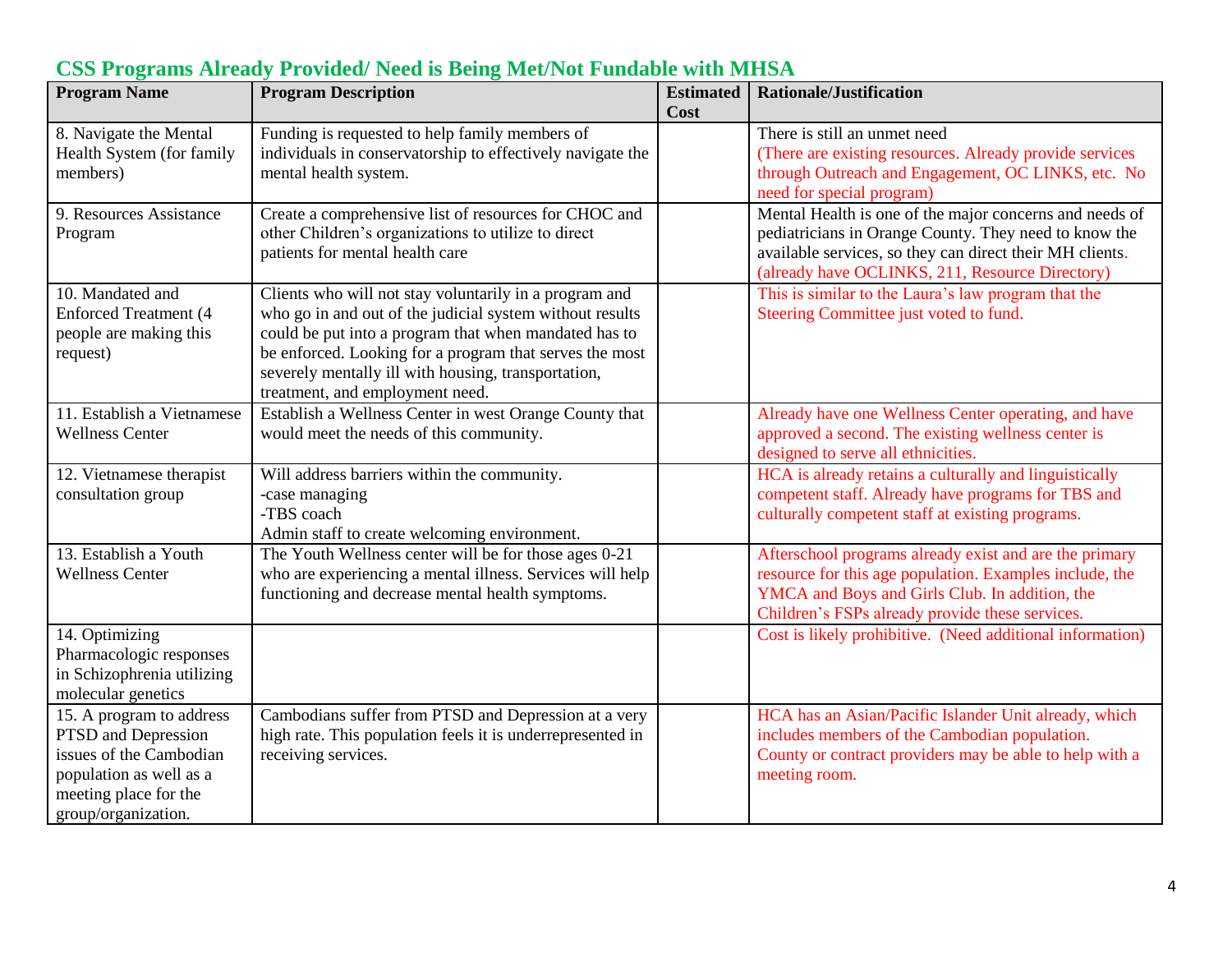| <b>Program Name</b>                                                                                                                 | <b>Program Description</b>                                                                                                                                                                                                                 | <b>Estimated</b><br>Cost | <b>Rationale/Justification</b>                                                                                                                                                                                 |
|-------------------------------------------------------------------------------------------------------------------------------------|--------------------------------------------------------------------------------------------------------------------------------------------------------------------------------------------------------------------------------------------|--------------------------|----------------------------------------------------------------------------------------------------------------------------------------------------------------------------------------------------------------|
| 16. Child and Adolescent<br>inpatient psychiatric beds<br>and access to outpatient<br>services                                      | Additional program description was not provided.                                                                                                                                                                                           |                          | MHSA funds can only be used to pay for voluntary<br>services. Other BHS funds are available for these<br>services.                                                                                             |
| 17. Recovery Arts<br>Program                                                                                                        | Funding is requested to treat PTSD and to develop<br>recovery art classes/projects                                                                                                                                                         |                          | Already have the Arts/Stigma Reduction Program<br>through PEI, and Art classes available at Wellness<br>Center                                                                                                 |
| 18. Funding to serve the<br>children and families who<br>will seek services with our<br>organization through<br>Medi-Cal expansion. | Description not provided. Which services will be<br>provided with this additional funding? Need more<br>information to evaluate                                                                                                            |                          | The current funding structure is gravely inadequate to<br>meeting the growing and changing needs of the<br>residents of Orange County.<br>Expansion of Medi-Cal for youth services is addressed<br>in #7 above |
| 19. Improved Emergency<br>Response Team                                                                                             | A response team would assess and assist the family<br>members dealing with a mentally ill person who refuses<br>to take medications.                                                                                                       |                          | Two years ago \$2 million was put into funding the<br>CAT team. Additional dollars were just approved to<br>fund Laura's Law.                                                                                  |
| 20. Board and Care Home                                                                                                             | Funding is requested for a facility, staffed with trained<br>personnel, for mentally ill people who refuse to take<br>their medications.                                                                                                   |                          | Current needs are not being met<br>Training for Board and Care operators is currently<br>facilitated thought HCA/BHS. Medication compliance<br>is addressed by care providers and Board and Care<br>operators. |
| 21. Children and Youth<br>Clinics therapist manuals                                                                                 | Therapist manuals can be reused, but client manuals are<br>given to each client for continued use. To help meet the<br>ever increasing need for services by increasing the<br>effectiveness and efficiency of assessment and<br>treatment. |                          | Costs rising and more persons are coming in looking<br>for assessment and treatment. Need additional staff<br>manuals.<br>This should be included in contract negotiations for<br>program supplies.            |
| 22. Supported employment<br>network for offsite job<br>placement for consumers<br>at long term care sites.                          | There are therapeutic benefits that this kind of service<br>can have on the consumers. MHRC has been able,<br>through their job development efforts, to achieve a few<br>success stories.                                                  |                          | Helps to provide folks with a more realistic pathway to<br>independence.<br>Existing programs are already available.                                                                                           |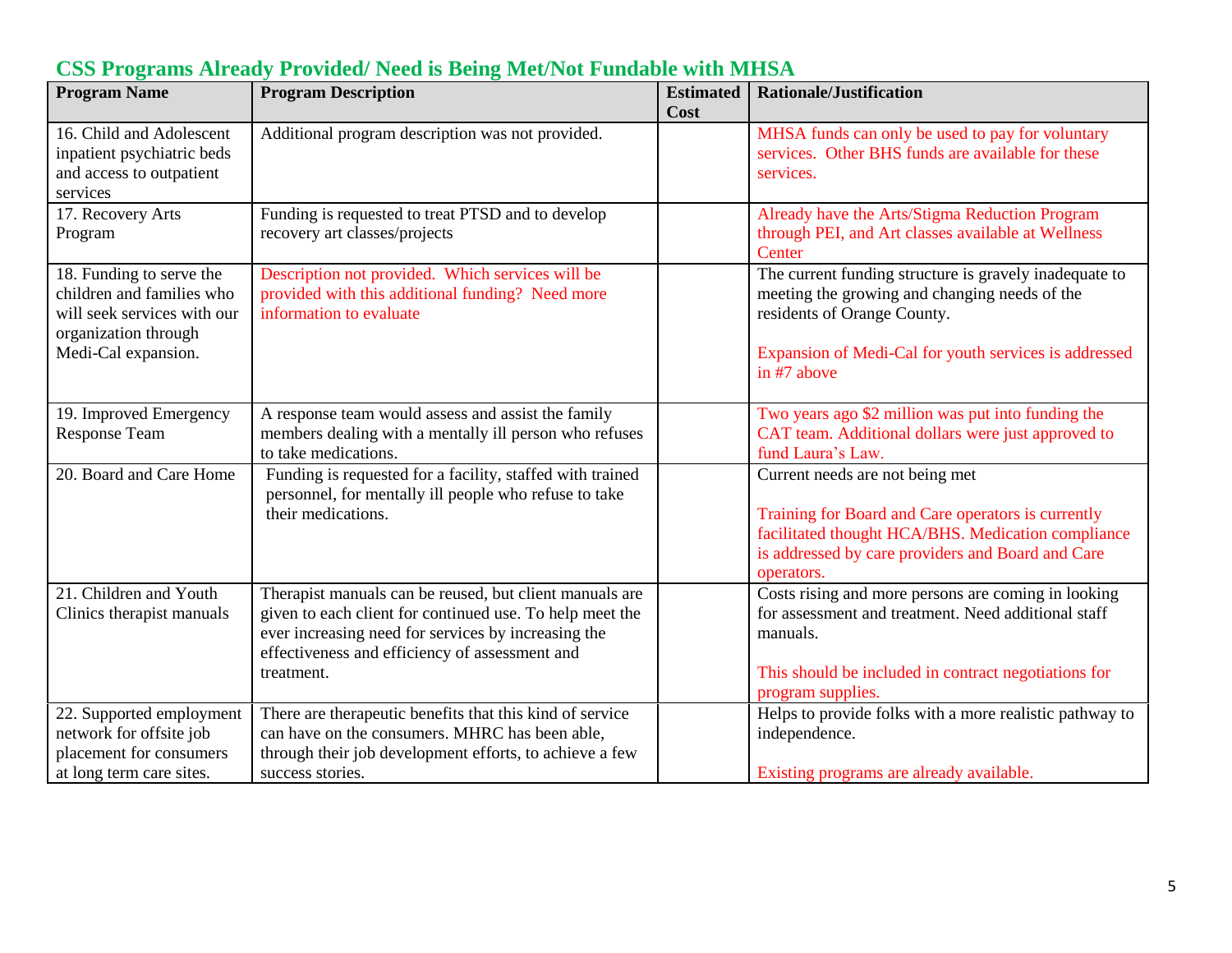| <b>Program Name</b>                                                                                                   | <b>Program Description</b>                                                                                                                                                                                                                                                                                                                                                                                                    | <b>Estimated</b><br>Cost | <b>Rationale/Justification</b>                                                                                                                                                                                                                                                                                                                                                                                                                                                                                      |
|-----------------------------------------------------------------------------------------------------------------------|-------------------------------------------------------------------------------------------------------------------------------------------------------------------------------------------------------------------------------------------------------------------------------------------------------------------------------------------------------------------------------------------------------------------------------|--------------------------|---------------------------------------------------------------------------------------------------------------------------------------------------------------------------------------------------------------------------------------------------------------------------------------------------------------------------------------------------------------------------------------------------------------------------------------------------------------------------------------------------------------------|
| 23. Add an adolescent day<br>treatment program in<br>Orange County: at least<br>one in South and one<br>North county. | The prevalence of Pervasive Development Disorders<br>(PDDs) and children exposed to family trauma has<br>increased. Providing more interventions and higher<br>intensity interventions for children and their families<br>(which they cannot obtain in outpatient) would be of<br>great benefit.                                                                                                                              |                          | Too many times children come in for outpatient MH<br>services needing more intensive behavioral<br>interventions unvailable to them. These interventions<br>address their lack of social skills but cannot be matched<br>in a 1-2 hour per week therapy session.<br>(PDD – Austism Spectrum)                                                                                                                                                                                                                        |
| 24. Homeless Community<br>mental health and<br>substance abuse treatment                                              | Program would be a similar recovery based program at<br>the Village in Long Beach.                                                                                                                                                                                                                                                                                                                                            |                          | MHSA does not treat Developmental Disorders. Those<br>are treated through Regional Centers.<br>Homeless population is a target of the MHSA. The FSP<br>programs already cover it.                                                                                                                                                                                                                                                                                                                                   |
| 25. Resources in Motion:<br>Mobile Family Resource<br>Centers(FRC)                                                    | FRCs would operate in a local community at different<br>sites, parks, schools and other NGOs that families<br>utilize. Non-specialty Behavioral health counseling<br>would be a high priority.                                                                                                                                                                                                                                |                          | Many factors affect families to access services:<br>transportation, distance, hours of operation and<br>sometimes a reluctance to cross community<br>boundaries. This program would enable a bigger group<br>of individuals/families to access services.<br>Already available in the community. Addition of<br>funding for Transportation will help.                                                                                                                                                                |
| 26. A mobile unit, serving<br>Medi-Cal and non Medi-<br>Cal families                                                  | A mobile unit able to deliver services at various<br>community locations throughout Southern Orange<br>County is needed. MHSA funding for Core Children's<br>Service would allow to hire additonal staff to provide<br>services to a greater population of clients in harder to<br>reach locations, bringing mental health services to<br>children and families who are presently unable to access<br>services at our clinic. |                          | Many families remain in need of services and are<br>unable to access mental health services due to<br>identifiable barriers (not meeting medical necessity-per<br>Medi-Cal standards, limited transportation, exceeding<br>age limit) Should be doing this alreading with O&E.<br>The recently approved transportation program should<br>help with access issues. Pyschiatrists do go out to see<br>consumers in some cases already.                                                                                |
| 27. Funding for Viet-<br>C.A.R.E.                                                                                     | Provide funding for Viet-C.A.R.E's continued efforts to<br>provide the community with holistic, cultural competent<br>and collaborative, community-oriented approaches/<br>programs.                                                                                                                                                                                                                                          |                          | Viet-C.A.R.E. is a community, grass root nonprofit<br>organization consisting of mental health and non-<br>mental health professionals, family members and<br>consumers- volunteers. With the vision to strengthen<br>access to community mental health for the significantly<br>underserved population living in Orange County, the<br>focus has been to provide culturally competent services<br>to Vietnamese-Americans<br>We have the Pacific Islander/Asian Unit, which focuses<br>on this population already. |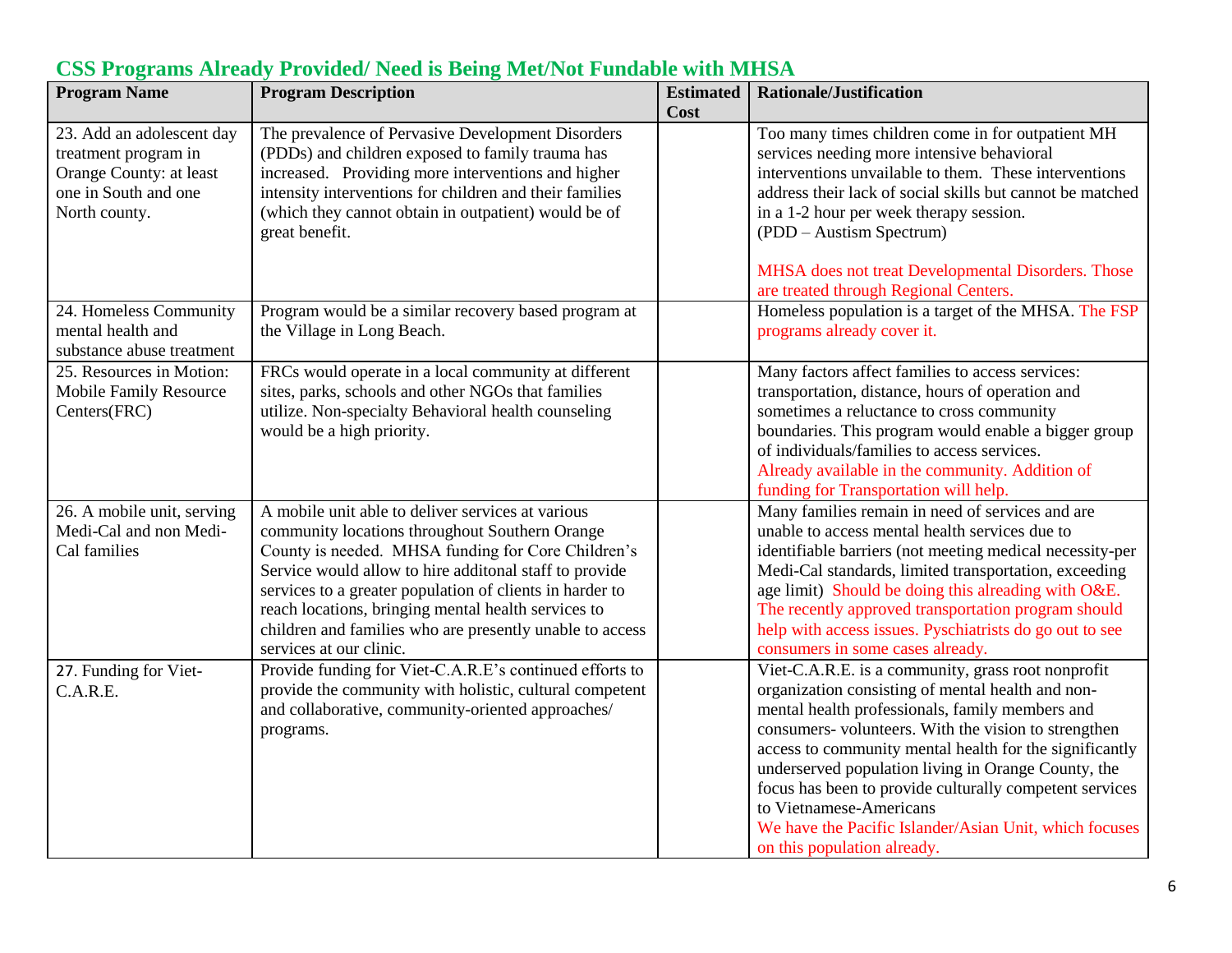| <b>Program Name</b>                                                                                                                                                  | <b>Program Description</b>                                                                                                                                                                                                                                                                                                                                                                                                                                                                                                                                                                                                         | <b>Estimated</b><br><b>Cost</b> | <b>Rationale/Justification</b>                                                                                                                                                                                                                                                                                                                                                                                                                                                                                                                                                                                                                                                                                                                                                                                                                                                                                                                                      |
|----------------------------------------------------------------------------------------------------------------------------------------------------------------------|------------------------------------------------------------------------------------------------------------------------------------------------------------------------------------------------------------------------------------------------------------------------------------------------------------------------------------------------------------------------------------------------------------------------------------------------------------------------------------------------------------------------------------------------------------------------------------------------------------------------------------|---------------------------------|---------------------------------------------------------------------------------------------------------------------------------------------------------------------------------------------------------------------------------------------------------------------------------------------------------------------------------------------------------------------------------------------------------------------------------------------------------------------------------------------------------------------------------------------------------------------------------------------------------------------------------------------------------------------------------------------------------------------------------------------------------------------------------------------------------------------------------------------------------------------------------------------------------------------------------------------------------------------|
| 28. Provide direct mental<br>health treatment to<br><b>Transitional Age Youth</b><br>who do not have any<br>means to pay or access<br>these much needed<br>services. | Adding a bilingual clinician to the WYS O&E program,<br>specifically for the TAY population would provide<br>immediate access to much needed short term evidence-<br>based treatment. Many current barriers would be<br>eliminated if O&E was able to provide access to a<br>bilingual clinician within its staff. Our bachelor's level<br>O&E specialists provide youth, parents, teachers, and<br>agencies with the information, skills, and resources to<br>succeed, meeting participants "where they are at" and<br>"doing what it takes."<br>Steering Committee can only address need for services,<br>not specific provider. | FY 14/15<br>\$82,560            | Youth receiving O&E services are facing<br>unprecedented challenges such as exiting the foster<br>care system, probation and/or juvenile justice system,<br>having limited education/literacy and/or financial<br>resources, and lacking a primary support system,<br>among other stressors. They present with significant<br>mental health, social and/or legal issues. As a result,<br>nearly half fail to earn a high school diploma, and over<br>60 percent are unable to maintain employment for more<br>than one year. A recent informal survey completed by<br>O&E youth identified several barriers: lack of medical<br>benefits/insurance, lack of financial resources to pay<br>for mental health services, not meeting criteria for<br>current programs (many current programs require a<br>specific level of severity, homelessness, or have<br>specific financial requirements to qualify for services.<br>O&E staff already providing these services. |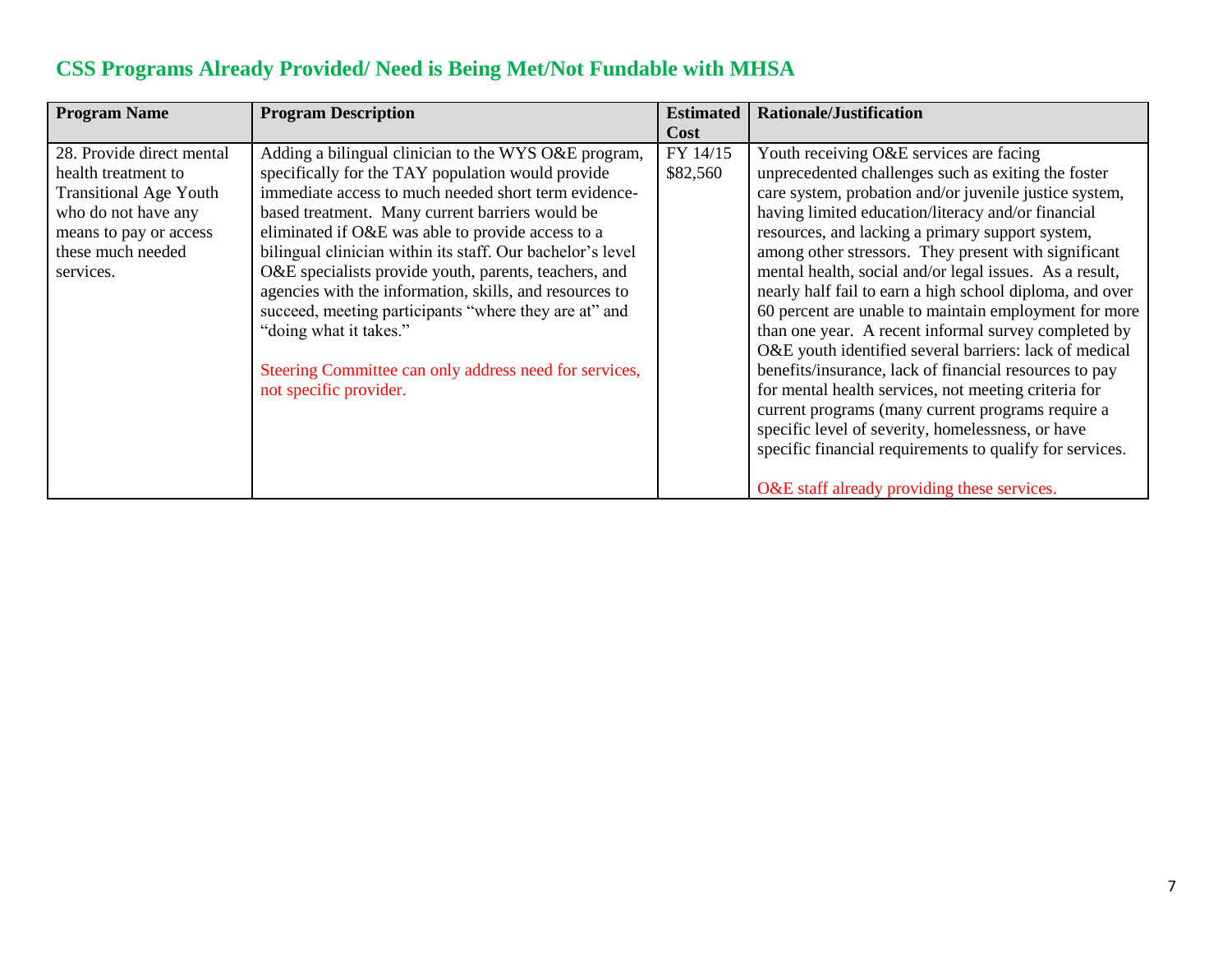| <b>Program Name</b>                                                                                           | <b>Program Description</b>                                                                                                                                                                                                                                                                                                                                                                                                                                                                                                                                                                                 | <b>Estimated</b><br>Cost | <b>Rationale/Justification</b>                                                                                                                                                                                                                                                                                                                                                                                                                                                                                                        |
|---------------------------------------------------------------------------------------------------------------|------------------------------------------------------------------------------------------------------------------------------------------------------------------------------------------------------------------------------------------------------------------------------------------------------------------------------------------------------------------------------------------------------------------------------------------------------------------------------------------------------------------------------------------------------------------------------------------------------------|--------------------------|---------------------------------------------------------------------------------------------------------------------------------------------------------------------------------------------------------------------------------------------------------------------------------------------------------------------------------------------------------------------------------------------------------------------------------------------------------------------------------------------------------------------------------------|
| 29. Autism as a Co-<br>Occurring Disorder<br>(7 persons)                                                      | Many children with ASD (Austin Spectrum Disorder)<br>have co-occurring mental health disorders (depression,<br>anxiety, ADHD, OCD) and face challenges in<br>accessing supports and services. The program looks to<br>service not only the ASD child, but siblings who may<br>be overlooked due to the higher needs of the other child<br>which may lead to other MH issues.<br>Funding will be used to hire additional staff with<br>training and experience in both substance abuse and<br>mental health treatment, in short to create a "dual"<br>diagnosis" option within Children and Youth Services. |                          | Currently, the outpatient children's mental health<br>programs are providing mental health services to clients<br>who are dually diagnosed with a mental illness and<br>Autism. Approximately 5% of children's mental health<br>clients fall into this category. Those without a mental<br>illness, who have Autism, cannot be covered by MHSA.<br>PEI already has programs for family members.<br>Single or stand-alone programs, are not necessary.<br>Expansion of children's mental health programs are<br>addressed in #7 above. |
| Provide dual diagnosis<br>services to increase the<br>success of treatment for<br>the dual diagnosis clients. |                                                                                                                                                                                                                                                                                                                                                                                                                                                                                                                                                                                                            |                          |                                                                                                                                                                                                                                                                                                                                                                                                                                                                                                                                       |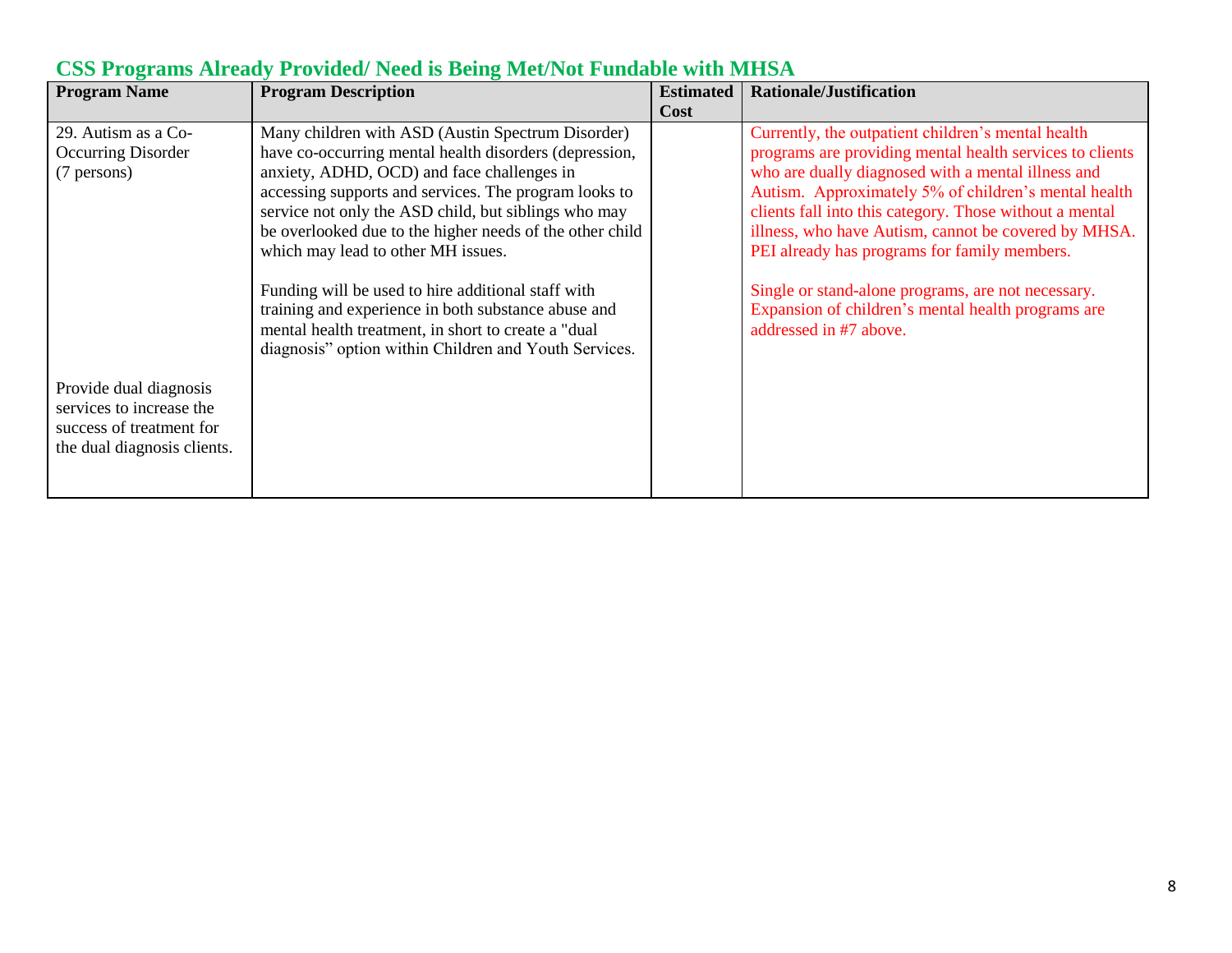#### **Program Name Program Description Estimated Estimated Cost Rationale/Justification** 30. K-12 Coping skills to manage stress. A program consisting of evidence-based mindfulness practices for students to reduce stress and increase coping skills in grades K-12 has been piloted in OC schools. Helps to promote resiliency and help the students manage their own stress through new techniques. \$120,000 for approximately 10 sites. (Support) 12-20% of children have a diagnosed anxiety disorder 31. Continue funding Statewide Projects including Suicide Prevention, Stigma/ Discrimination Elimination and Student Mental Health Initiative. Comprehensive prevention services for all three projects. Examples include: 1. Working with local suicide prevention partners to respond to individuals in crisis through hotlines and trainings to identify and respond to suicide risk; 2. Identifying best practices for Stigma and Discrimination reduction and providing trainings on related topics to increase awareness on how to offer integrated behavioral health services; 3. Ongoing culturally adapted training for faculty, staff, students and community members; 4. Partnering with education, K-college, to change school climate and campus environments by promoting mental health, utilizing peers and student screening; 5. Providing technical assistance and social media campaigns to support efforts, increase awareness and engage community locally. \$ 900,000 (Support) Sustain the CalMHSA Initiatives for suicide prevention, student mental health, and stigma reduction, funding share of cost of services for OC residents. These efforts achieve economies of scale by purchasing materials across countie:, stretching dollars 35-50% further; creating lasting systems of change by improving standards and protocols; and reducing each county's cost for critical investments with collective purchase of resources. 32. Continuation of the Warmline for afterhours services WarmLine provides telephone based support for anyone struggling with mental health and substance abuse issues. This additional funding will extend WarmLine hours from 11pm to 3am. \$76,552 (Support) CalMHSA funding is ending for extended WarmLine hours.

#### **PEI Programs Recommended for Funding**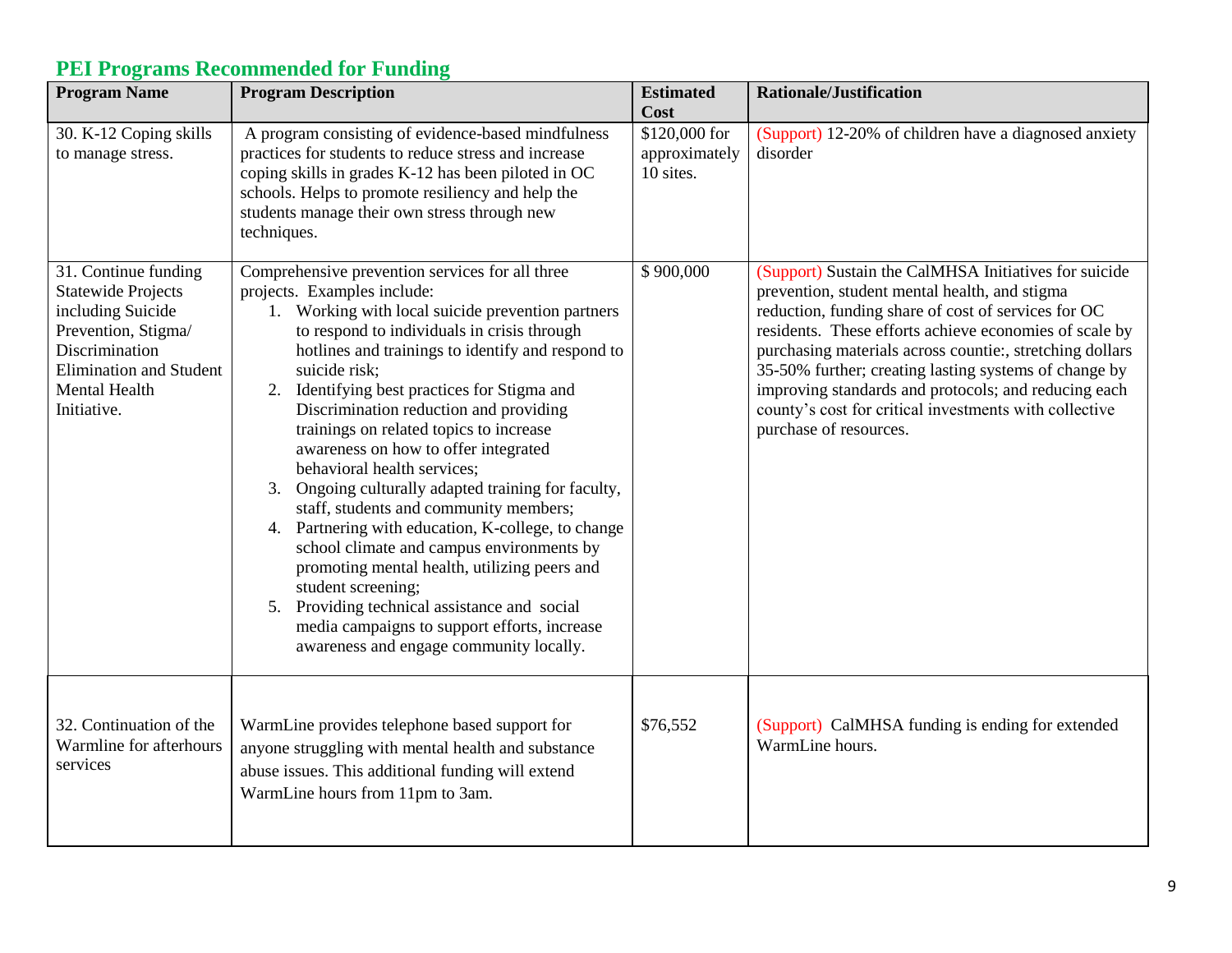| <b>Program Name</b>           | <b>Program Description</b>                                  | <b>Estimated</b> | <b>Rationale/Justification</b>                           |
|-------------------------------|-------------------------------------------------------------|------------------|----------------------------------------------------------|
|                               |                                                             | Cost             |                                                          |
| 33. PEI to fund Child         | A program description was not provided                      |                  | Already have child FSP programs, and they are funded     |
| and TAY FSP and               |                                                             |                  | by CSS.                                                  |
| outpatient services to        |                                                             |                  | The new BHS counseling program will help with this       |
| provide Prevention and        |                                                             |                  | category. OCCREW is already doing first break work       |
| Early Intervention for        |                                                             |                  | with children. FSPs are funded by CSS not PEI.           |
| children with severe MI       |                                                             |                  |                                                          |
| and first break episodes      |                                                             |                  |                                                          |
| 34. NAMI Family to            | Use a consumer and family driven prevention program to      |                  | The Family to family program exemplifies the peer        |
| <b>Family Program</b>         | address Stigma and Discrimination Reduction (SDR).          |                  | service model and has been recognized by SAMHSA as       |
|                               |                                                             |                  | an evidence based program. We already have family        |
|                               |                                                             |                  | support programs funded by PEI.                          |
| 35. Predicting and            | A program description was not provided                      |                  | The County has just allocated more money to the OC       |
| <b>Preventing Post-Partum</b> |                                                             |                  | PPW. Already providing education and maternal            |
| Depression                    |                                                             |                  | support.                                                 |
| 36. Fund Children and         | Use MHSA PEI funds to fund Children and TAY FSP             |                  | <b>OCCREW</b> in PEI already is covering first break and |
| TAY outpatient services       | and outpatient services to provide prevention and early     |                  | warning signs.                                           |
|                               | intervention for children at risk for severe mental illness |                  |                                                          |
|                               | and "first break" episodes.                                 |                  |                                                          |
| 37. Mental Health             | Teach the parents to deal with all the stress and anxiety   |                  | Diagnosis of a special need should not hinder the fact   |
| Services to parents of        | that comes with caring for children with special needs      |                  | that certain individuals still have mental health needs. |
| children with special         |                                                             |                  | These parents need a high level of coaching and support. |
| needs (i.e. Autism)           |                                                             |                  |                                                          |
|                               |                                                             |                  | Identified in PEI Plan and being implemented. Other      |
|                               |                                                             |                  | services are available through community based           |
|                               |                                                             |                  | providers.                                               |
| 38. Require mental            | A program description was not provided                      |                  | Mental health is done by correctional health services in |
| health screening by           |                                                             |                  | the jails. MHSA is not an eligible funding source.       |
| permanent psychiatry          |                                                             |                  |                                                          |
| staff at jail intake          |                                                             |                  |                                                          |
| assessment                    |                                                             |                  |                                                          |
| 39. School-based              | Funding is requested to add trained staff and train         |                  | There is an unmet need for a comprehensive approach to   |
| mental health                 | existing staff on how to conduct referrals and on how to    |                  | school-based mental health prevention and early          |
| prevention and early          | support students diagnosed with mental health               |                  | identification education for all staff, students and     |
| identification program        | conditions.                                                 |                  | parents. There is a need to continue and expand this     |
|                               | Train staff, students and parents on how to promote         |                  | proactive prevention education effort.                   |
|                               | emotional wellness, stress management, resilience,          |                  | Being done already with school-based education and       |
|                               | reducing stigma and discrimination etc.                     |                  | violence prevention services in PEI.                     |

## **PEI Programs Already Provided: Need is Being Met/Not Recommended**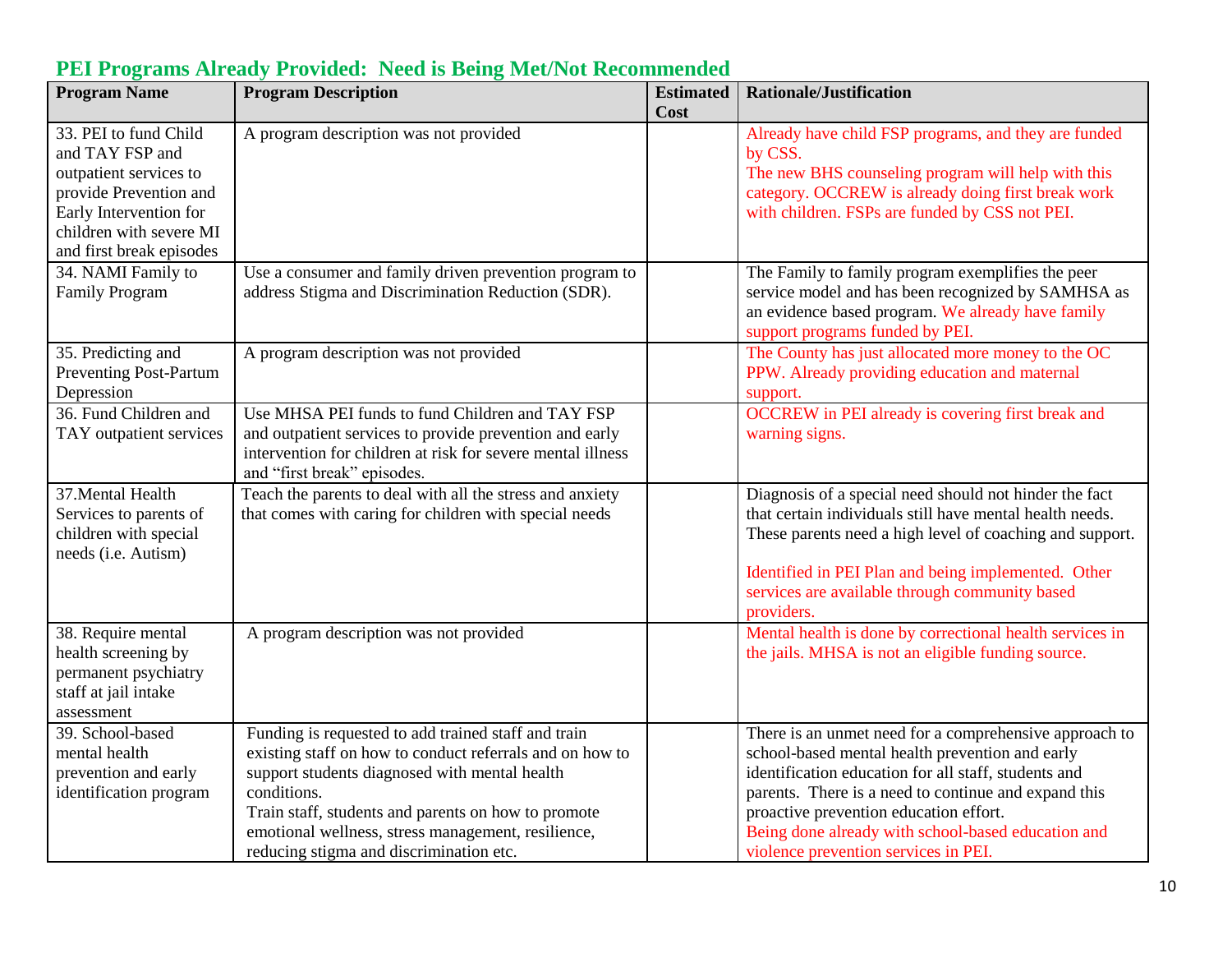|  | <b>PEI Programs Already Provided: Need is Being Met/Not Recommended</b> |
|--|-------------------------------------------------------------------------|
|  |                                                                         |

| <b>Program Name</b>                                                                                                                                                                     | <b>Program Description</b>                                                                                                                                                                                                                                                                                                                                                                                                                                                                                                                                                                           | <b>Estimated</b> | <b>Rationale/Justification</b>                                                                                                                                                                                                                                                                                                                                                                                                                                                                                                                                                                                                                                                                                                                                                                        |
|-----------------------------------------------------------------------------------------------------------------------------------------------------------------------------------------|------------------------------------------------------------------------------------------------------------------------------------------------------------------------------------------------------------------------------------------------------------------------------------------------------------------------------------------------------------------------------------------------------------------------------------------------------------------------------------------------------------------------------------------------------------------------------------------------------|------------------|-------------------------------------------------------------------------------------------------------------------------------------------------------------------------------------------------------------------------------------------------------------------------------------------------------------------------------------------------------------------------------------------------------------------------------------------------------------------------------------------------------------------------------------------------------------------------------------------------------------------------------------------------------------------------------------------------------------------------------------------------------------------------------------------------------|
|                                                                                                                                                                                         |                                                                                                                                                                                                                                                                                                                                                                                                                                                                                                                                                                                                      | Cost             |                                                                                                                                                                                                                                                                                                                                                                                                                                                                                                                                                                                                                                                                                                                                                                                                       |
| 40. Training and<br>development for a<br>Multi-tiered Support<br>Systems (MTSS)<br>framework to support<br>students' behavioral and<br>mental health needs in<br>Orange County Schools. | Establish a comprehensive, multi-disciplinary prevention and<br>intervention model that provides a continuum of interventions<br>to identify and meet the needs of all students before they require<br>more intensive level interventions. Positive Behavior<br>Interventions and Supports (PBIS) is an evidence-based<br>prevention and intervention model that assists school teams<br>comprised of teachers, administrators, parents, and students (at<br>the secondary level) to organize their best evidence-based<br>practices to improve academic and behavioral outcomes for all<br>students |                  | Children and youth with behavioral and mental<br>health needs are under-identified and underserved,<br>resulting in increased disciplinary, safety, and<br>delinquency problems on school campuses and in<br>the community. Recent statistics indicate 20% of<br>school-age youth experience a functional or<br>significant behavior or mental health disorder. In<br>contrast, less than 1% of students are identified to<br>receive mental health services through the special<br>education classification of emotional disturbance.<br>These numbers suggest a significant gap in the need<br>for school-based prevention and intervention<br>behavioral health services.<br>Already providing similar behavioral intervention<br>services. Cannot use the exact PBIS named program<br>due to BOS. |
| 41. School-Based<br>Counselors (A second<br>request was made for<br>something similar. A<br>school based prevention<br>program)                                                         | The program will utilize school based counselors who are well<br>trained and who can identify risk behaviors and make<br>appropriate referrals. The program calls for environments that<br>include preschool $-12th$ grade.                                                                                                                                                                                                                                                                                                                                                                          |                  | Help to eliminate risk factors, reduce stigma and<br>enhance pro-social learning environments.<br>This was already identified in the PEI plan. In the<br>process of being put together already.                                                                                                                                                                                                                                                                                                                                                                                                                                                                                                                                                                                                       |